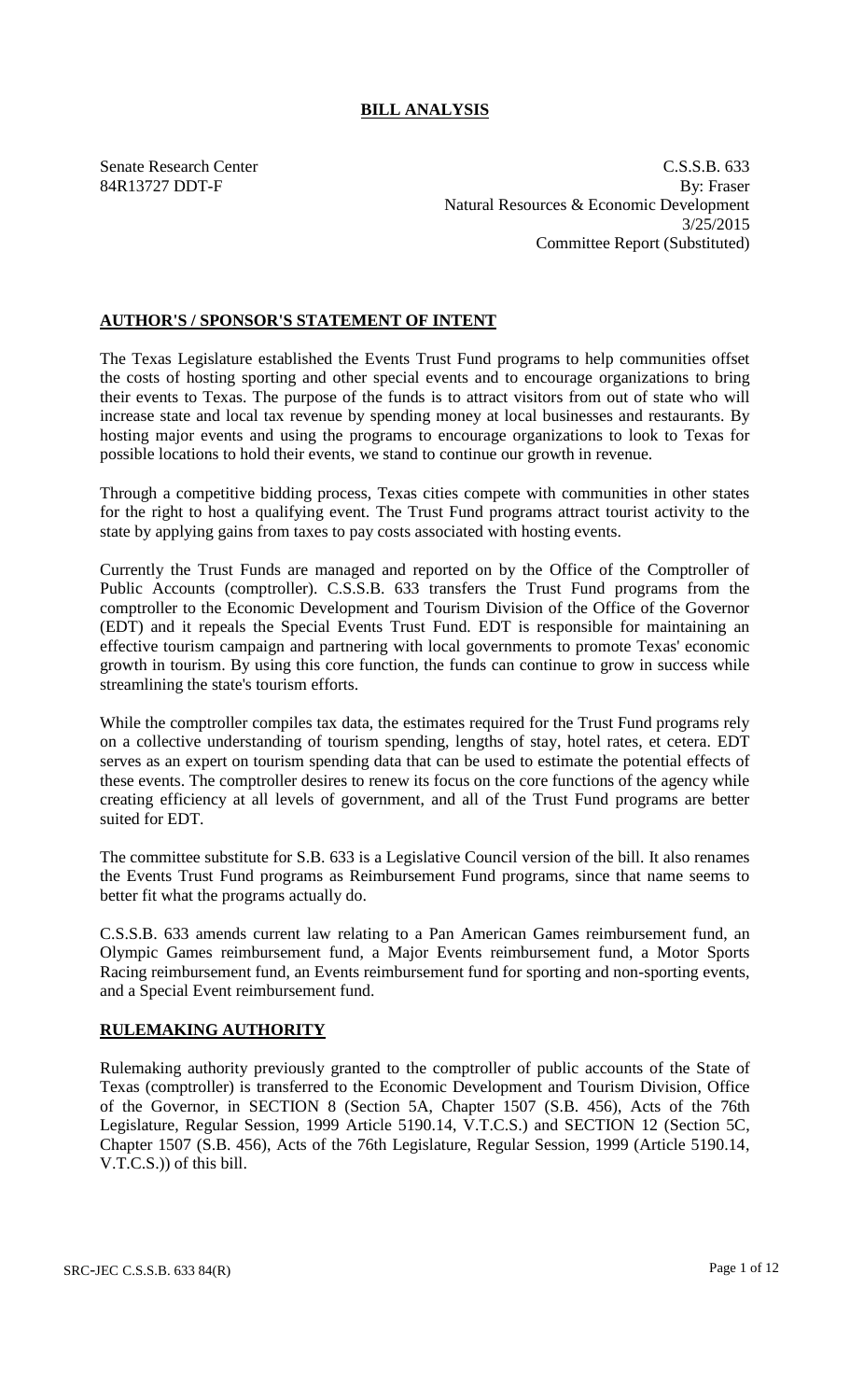## **SECTION BY SECTION ANALYSIS**

SECTION 1. Amends the heading to Section 4, Chapter 1507 (S.B. 456), Acts of the 76th Legislature, Regular Session, 1999 (Article 5190.14, V.T.C.S.), to read as follows:

Sec. 4. GUARANTEE OF STATE AND MUNICIPAL OBLIGATIONS; PAN AMERICAN GAMES REIMBURSEMENT FUND.

SECTION 2. Amends Sections 4(b), (c), (d), (f), (g), (h), (j), (k), and (m), Chapter 1507 (S.B. 456), Acts of the 76th Legislature, Regular Session, 1999 (Article 5190.14, V.T.C.S.), as follows:

(b) Requires the Texas Economic Development and Tourism Division (EDT), Office of the Governor, rather than the comptroller of public accounts of the State of Texas (comptroller), if a site selection organization selects a site for the games in this state pursuant to an application by a local organizing committee acting on behalf of an endorsing municipality, after the first occurrence of a measurable economic impact in this state as a result of the preparation for the games, as determined by EDT, rather than the comptroller, but in no event later than one year before the scheduled opening event of the games, to determine for each subsequent calendar quarter, in accordance with procedures developed by EDT, rather than the comptroller:

(1) the incremental increase in the receipts to the state from the taxes imposed under Chapters 151 (Limited Sales, Excise, and Use Taxes), 152 (Taxes on Sale, Rental, and Use of Motor Vehicles), 156 (Hotel Occupancy Tax), and 183 (Mixed Beverage Taxes), Tax Code, and under Title 5 (Taxation), Alcoholic Beverage Code, within the market areas designated under Subsection (c) of this section that is directly attributable, as determined by EDT, rather than the comptroller, to the preparation for and presentation of the games and related events;

(2) the incremental increase in the receipts collected by the state on behalf of the endorsing municipality from the sales and use tax imposed by the endorsing municipality under Section 321.101(a) (relating to municipalities adopting sales taxes), Tax Code, that is directly attributable, as determined by the as determined by EDT, rather than the comptroller, to the preparation for and presentation of the games and related events; and

(3) the incremental increase in the receipts collected by the endorsing municipality from the municipality's hotel occupancy tax imposed under Chapter 351 (Municipal Hotel Occupancy Taxes), Tax Code, that is directly attributable, as determined as determined by EDT, rather than the comptroller, to the preparation for and presentation of the games and related events.

(c) Changes references to comptroller to EDT.

(d) Requires the comptroller, at the direction of EDT, to retain, for the purpose of guaranteeing the joint obligations of the state and the endorsing municipality under a games support contract and this Act, the amount of municipal sales and use tax revenue determined under Subsection (b)(2) of this section from the amounts otherwise required to be sent to the municipality under Section 321.502 (Distribution of Trust Funds), Tax Code, beginning with the first distribution of that tax revenue that occurs after the date EDT, rather than the comptroller, makes the determination of the amount of municipal sales and use tax revenue under Subsection (b)(2). Requires the comptroller to discontinue retaining municipal sales and use tax revenue under this subsection on the earlier of:

(1) Makes no change to this subdivision;

(2) the date the amount of municipal sales and use tax revenue and municipal hotel occupancy tax revenue in the Pan American Games reimbursement fund,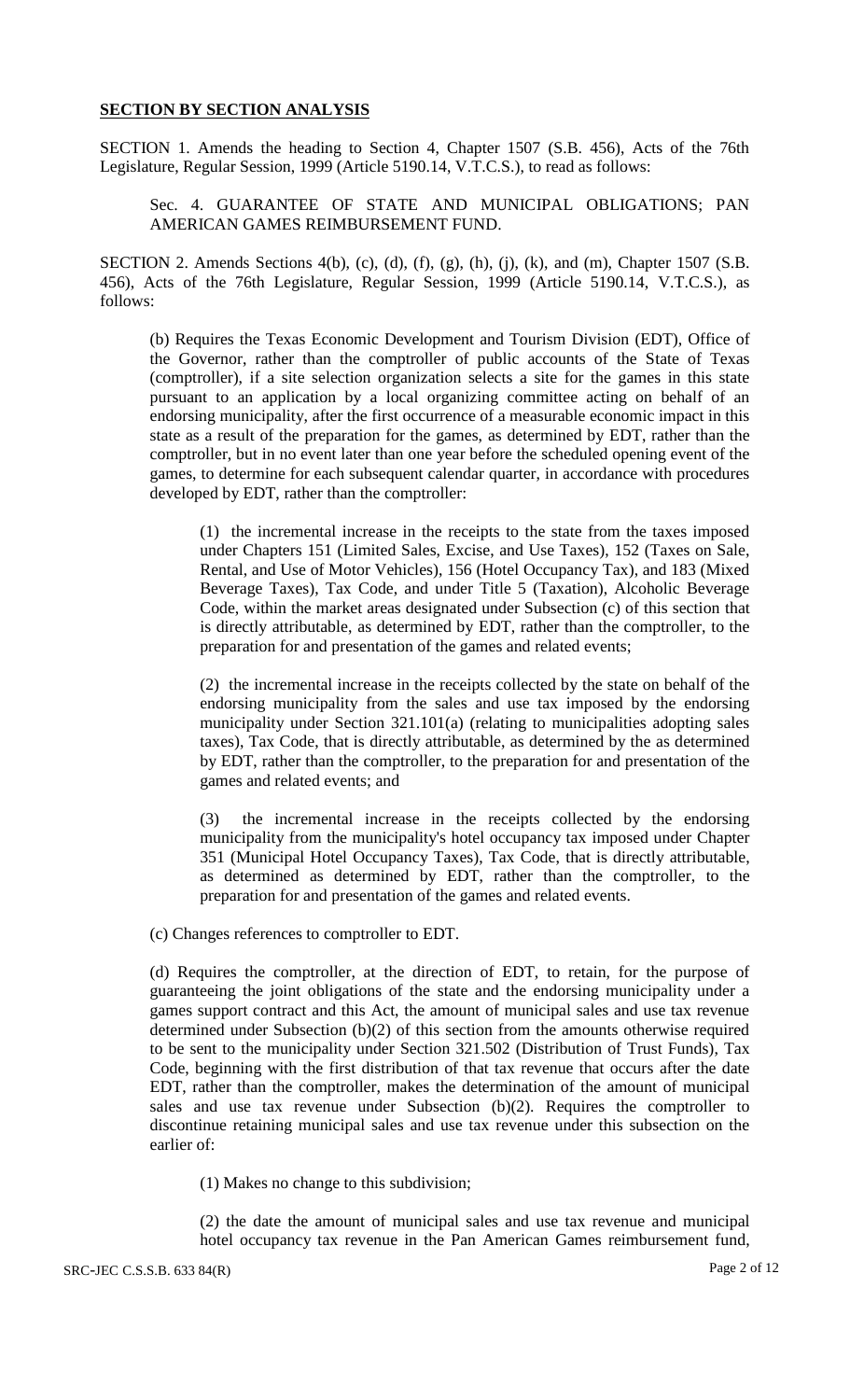rather than the Pan American Games trust fund, equals 14 percent of the maximum amount of state and municipal tax revenue that may be transferred to or deposited in the fund under Subsection (m) of this section. Makes a conforming change.

(f) Requires the comptroller, at the direction of EDT, subject to Subsection (m) of this section, to deposit into a fund, rather than a trust fund, designated as the Pan American Games reimbursement fund, rather than Pan American Games trust fund, the amount of municipal sales and use tax revenue retained under Subsection (d) of this section. Requires the comptroller, at the same time, to transfer to the fund a portion of the state tax revenue determined by EDT under Subsection  $(b)(1)$  of this section in an amount equal to 6.25 times the amount of that municipal sales and use tax revenue. Requires the endorsing municipality, subject to Subsection (m) of this section, to deposit into the fund, rather than the trust fund, the amount of the endorsing municipality's hotel occupancy tax revenue determined by EDT under Subsection (b)(3) of this section. Requires the endorsing municipality to deposit that hotel occupancy tax revenue into the fund, rather than trust fund, at least quarterly. Requires the comptroller, at the direction of EDT, when the endorsing municipality makes a deposit of its hotel occupancy tax revenue, to transfer to the fund at the same time, rather than deposit at the same time, a portion of the state tax revenue determined under Subsection  $(b)(1)$  of this section in an amount equal to 6.25 times the amount of that municipal hotel occupancy tax revenue. Provides that the Pan American Games reimbursement fund, rather than the Pan American Games trust fund, is established outside the treasury but is held in trust by the comptroller for the administration of this Act. Requires that the money in the fund, rather than the trust fund, be spent by EDT without appropriation only as provided by this Act. Requires the comptroller to discontinue transferring into the fund, rather than depositing into the trust fund, any state tax revenue determined by EDT under Subsection (b)(1) of this section on the earlier of:

(1) Makes no change to this subdivision;

(2) the date on which the amount of state revenue in the Pan American Games reimbursement fund, rather than the Pan American Games trust fund, equals 86 percent of the maximum amount of state and municipal tax revenue that may be transferred to or deposited in the fund, rather than the trust fund, under Subsection (m) of this section.

(g) Requires EDT to use the money, rather than funds, in the Pan American Games reimbursement fund, rather than the Pan American Games trust fund, only to fulfill joint obligations of the state and the endorsing municipality to a site selection organization under a games support contract or any other agreement providing assurances from EDT or the endorsing municipality to a site selection organization.

(h) Changes references to comptroller to EDT.

(j) Changes a reference to the Pan American Games trust fund to the Pan American Games reimbursement fund, and changes a reference to comptroller to EDT.

(k) Requires the obligation, if EDT, rather than the comptroller, certifies under Subsection (j) of this section that a disbursement may be made from the Pan American Games reimbursement fund, rather than the Pan American Games trust fund, to be satisfied first out of municipal revenue deposited in the fund, rather than trust fund, and any interest earned on that municipal revenue. Requires that state revenue transferred, rather than deposited, into the fund, rather than trust fund, and any interest earned on that state revenue to be used to satisfy the portion of the deficit not covered by the municipal revenue.

<sup>(</sup>m) Provides that in no event may: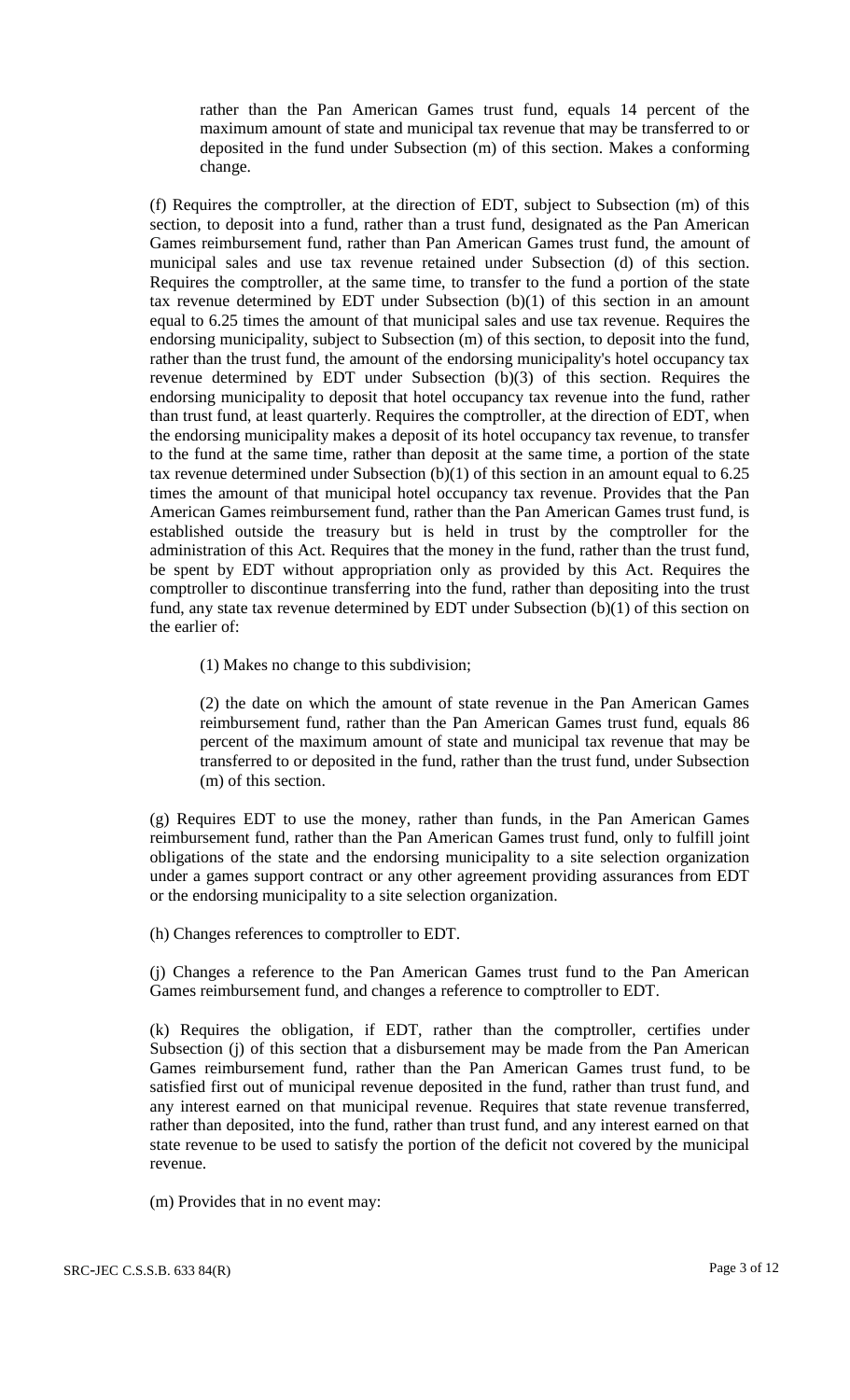(1) the total amount of state and municipal tax revenue transferred to or deposited in the Pan American Games reimbursement fund, rather than the Pan American Games trust fund, exceed \$20 million; or

(2) the joint liability of the state and the endorsing municipality under a joinder agreement and any other games support contracts entered into pursuant to this Act exceed the lesser of:

(A) \$20 million; or

(B) the total amount of revenue transferred to or deposited in the Pan American Games reimbursement fund, rather than Pan American Games trust fund, and interest earned on the fund.

SECTION 3. Reenacts Sections 4(i) and (l), Chapter 1507 (S.B. 456), Acts of the 76th Legislature, Regular Session, 1999 (Article 5190.14, V.T.C.S.), as amended by Chapters 579 (H.B. 1675) and 814 (S.B. 275), Acts of the 78th Legislature, Regular Session, 2003, and amends them, as follows:

(i) Requires EDT, rather than the comptroller, to provide an estimate not later than September 1, rather than December 1, 2003, of the year that is eight years before the year in which the games would be held in this state of the total amount of state and municipal tax revenue that would be transferred to or deposited in the Pan American Games reimbursement fund before January 1, rather than the Pan American Games trust fund before January 1, 2012, of the year following the year in which the games would be held, if the games were to be held in this state at a site selected pursuant to an application by a local organizing committee. Changes references to the comptroller to EDT.

(l) Requires the comptroller, at the direction of EDT, on January 1, rather than January 1, 2013, of the second year following the year in which the games are held in this state, to transfer to the general revenue fund any money remaining in the Pan American Games reimbursement fund, rather than the Pan American Games trust fund, not to exceed the amount of state revenue remaining in the fund, rather than trust fund, plus any interest earned on that state revenue. Requires the comptroller to remit to the endorsing municipality any money remaining in the fund, rather than trust fund, after the required amount is transferred to the general revenue fund.

SECTION 4. Amends the heading to Section 5, Chapter 1507 (S.B. 456), Acts of the 76th Legislature, Regular Session, 1999 (Article 5190.14, V.T.C.S.), to read as follows:

Sec. 5. GUARANTEE OF STATE AND MUNICIPAL OBLIGATIONS; OLYMPIC GAMES REIMBURSEMENT FUND.

SECTION 5. Amends Sections 5(b), (c), (d), (f), (g), (h), (i), (j), (k), (l), and (m), Chapter 1507 (S.B. 456), Acts of the 76th Legislature, Regular Session, 1999 (Article 5190.14, V.T.C.S.), as follows:

(b) and (c) Changes references to the comptroller to EDT.

(d) Requires the comptroller, at the direction of EDT, subject to Section 6 of this Act, to retain, for the purpose of guaranteeing the joint obligations of the state and an endorsing municipality or endorsing county under a games support contract and this Act, the amount of sales and use tax revenue and mixed beverage tax revenue determined under Subsection (b)(2) or (b)(3) of this section from the amounts otherwise required to be sent to the municipality under Section 183.051(b) (requiring the comptroller to issue to each county or incorporated municipality described in Subsection (a) a warrant drawn on the general revenue fund in an amount appropriated by the legislature that may not be less than 10.7143 percent of the taxes received from permittees within the county or incorporated municipality during the quarter) or 321.502 (Distribution of Trust Funds), Tax Code, or to the county under Section 183.051(b) or 323.502 (Distribution of Trust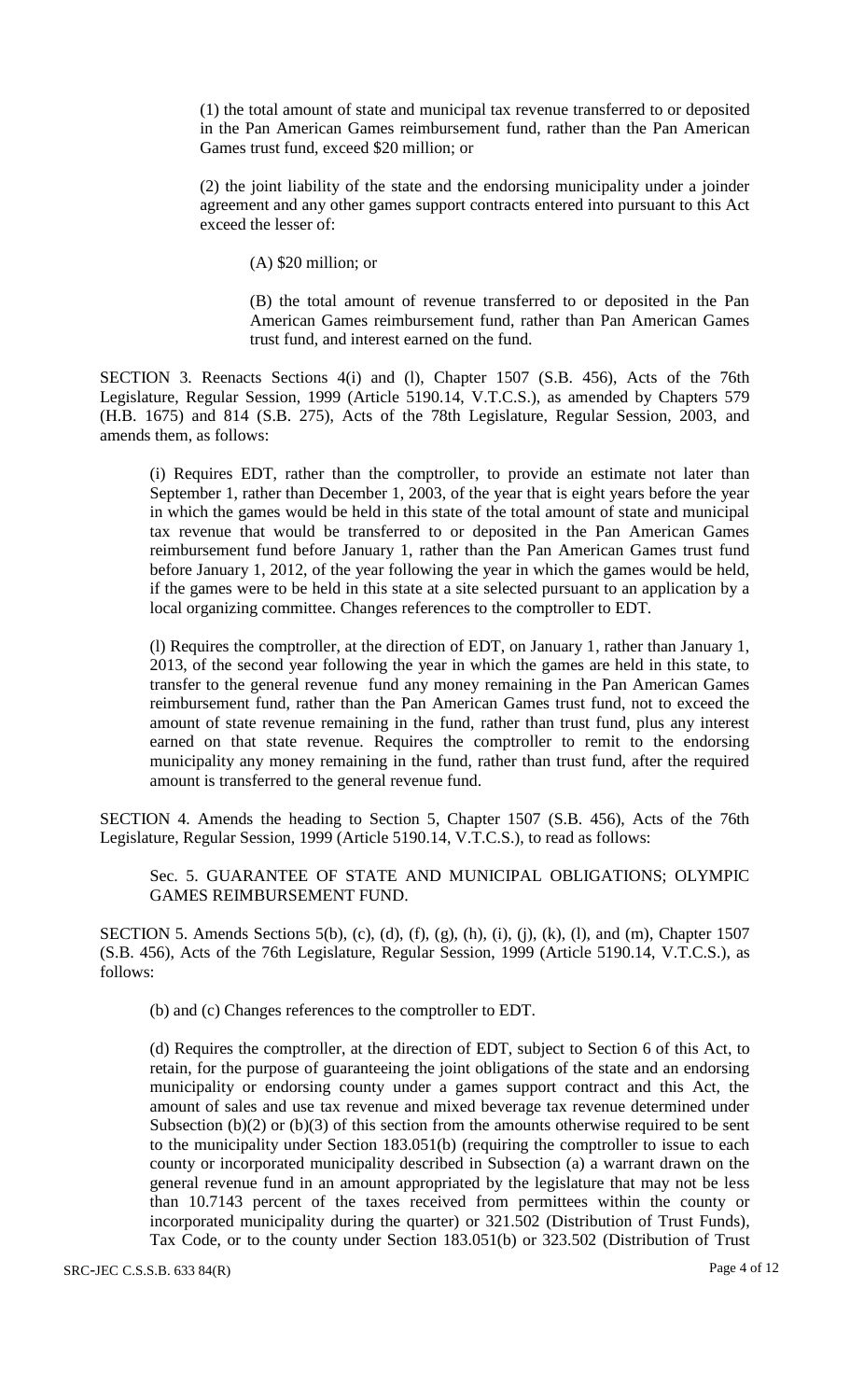Funds), Tax Code, beginning with the first distribution of that tax revenue that occurs after the date EDT, rather than the comptroller, makes the determination of the amount of sales and use tax revenue and mixed beverage tax revenue under Subsection (b)(2) or (b)(3) of this section. Requires the comptroller to discontinue retaining sales and use tax revenue and mixed beverage tax revenue under this subsection on the earlier of:

(1) Makes no change to this subdivision; or

(2) the date the amount of local sales and use tax revenue and mixed beverage tax revenue in the Olympic Games reimbursement fund, rather than the Olympic Games trust fund, equals 14 percent of the maximum amount of state and local tax revenue that may be transferred to or deposited in the fund, rather than trust fund, under Subsection (m) of this section.

(f) Requires each endorsing municipality, subject to Subsection (m) of this section, to remit to the comptroller and the comptroller, at the direction of EDT, to deposit into a trust fund designated as the Olympic Games reimbursement fund, rather than the Olympic Games trust fund, on a quarterly basis, the amount of the municipality's or county's hotel occupancy tax revenue determined by EDT under Subsection (b)(4) or (b)(5) of this section, as applicable. Requires the comptroller, at the direction of EDT, subject to Section 6 of this Act and Subsection (m) of this section, to deposit into the fund, rather than the trust fund, the amount of sales and use tax revenue and mixed beverage tax revenue retained under Subsection (d) of this section for the same calendar quarter. Requires the comptroller, at the same time, to transfer to the fund the state tax revenue determined by EDT under Subsection (b)(1) of this section for the quarter. Provides that the Olympic Games reimbursement fund, rather than trust fund, is established outside the treasury but is held in trust by the comptroller for the administration of this Act. Requires that money in the fund, rather than the trust fund, be spent by EDT without appropriation only as provided by this Act. Requires the comptroller to discontinue transfer, rather than deposit, of the amount of state tax revenue determined by EDT under Subsection (b)(1) of this section on the earlier of:

(1) Makes no change to this subdivision; or

(2) the date the amount of state revenue in the Olympic Games reimbursement fund, rather than the Olympic Games trust fund, equals 86 percent of the maximum amount of state, municipal, and county tax revenue that may be transferred to or deposited in the fund, rather than trust fund, under Subsection (m) of this section.

(g) Authorizes EDT to use the money, rather than funds, in the Olympic Games reimbursement fund, rather than the Olympic Games trust fund, only to fulfill joint obligations of the state and each endorsing municipality or endorsing county to a site selection organization under a games support contract or any other agreement providing assurances from EDT or the municipality or county to a site selection organization.

(h) Changes references to the comptroller to EDT.

(i) Requires EDT, rather than the comptroller, to provide an estimate before August 31 of the year that is 12 years before the year in which the games would be held in this state, or as soon as practical after that date, of the total amount of state, municipal, and county tax revenue that would be transferred to or deposited in the Olympic Games reimbursement fund, rather than the Olympic Games trust fund, if the games were to be held in this state at a site selected pursuant to an application by a local organizing committee. Changes references to the comptroller to EDT.

(j)-(l) Changes references to the comptroller to EDT. Changes references to the Olympic Games trust fund to the Olympic Games reimbursement fund. Changes references to the trust fund to the fund.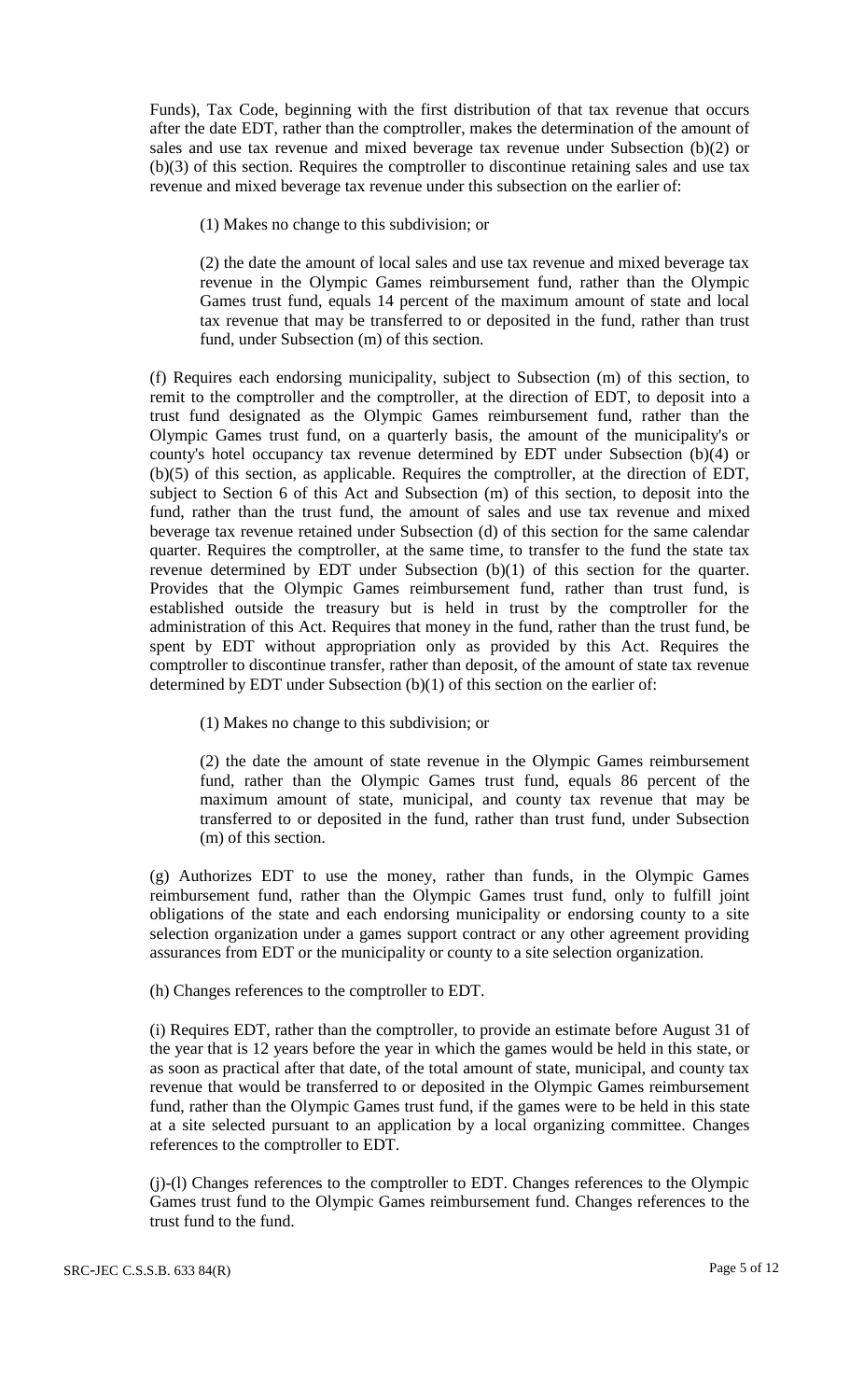(m) Provides that in no event may:

(1) the total amount of state, municipal, and county tax revenue transferred to or deposited in the Olympic Games reimbursement fund, rather than the Olympic Games trust fund, exceed \$100 million; or

(2) the joint liability of the state and an endorsing municipality or county under a joinder agreement and any other games support contracts entered into pursuant to this Act exceed the lesser of:

(A) \$100 million; or

(B) the total amount of revenue transferred to or deposited in the Olympic Games reimbursement fund, rather than the Olympic Games trust fund, and interest earned on the fund.

SECTION 6. Amends the heading to Section 5A, Chapter 1507 (S.B. 456), Acts of the 76th Legislature, Regular Session, 1999 (Article 5190.14, V.T.C.S.), to read as follows:

Sec. 51. PAYMENT OF STATE AND MUNICIPAL OR COUNTY OBLIGATIONS; MAJOR EVENTS REIMBURSEMENT FUND.

SECTION 7. Amends Sections 5A(a)(1) and (2), Chapter 1507 (S.B. 456), Acts of the 76th Legislature, Regular Session, 1999 (Article 5190.14, V.T.C.S.), to redefine "endorsing county" and "endorsing municipality" to change references to comptroller to EDT.

SECTION 8. Amends Section 5A(a-1), (a-2), (b), (b-1), (c), (d), (d-1), (e), (f), (g), (i), (j), (k), (l), (m), (p), (v), (w), and (y), Chapter 1507 (S.B. 456), Acts of the 76th Legislature, Regular Session, 1999 (Article 5190.14, V.T.C.S.), as follows:

(a-1)-(c) Changes references to the comptroller to EDT.

(d) Requires each endorsing municipality or endorsing county to remit to the comptroller, and requires the comptroller to deposit into a fund, rather than trust fund, created by the comptroller, at the direction of EDT, and designated as the Major Events reimbursement fund, rather than the Major Events trust fund, the amount of the municipality's or county's hotel occupancy tax revenue determined by EDT under Subsection (b)(4) or (b)(5) of this section, less any amount of the revenue that the municipality or county determines is necessary to meet the obligations of the municipality or county. Requires the comptroller, at the direction of EDT, to retain the amount of sales and use tax revenue and mixed beverage tax revenue determined by EDT under Subsection (b)(2) or (b)(3) of this section from the amounts otherwise required to be sent to the municipality under Sections 321.502 and 183.051(b), Tax Code, or to the county under Sections 323.502 and 183.051(b), Tax Code, and deposit into the fund, rather than trust fund, the tax revenues, less any amount of the revenue that the municipality or county determines is necessary to meet the obligations of the municipality or county. Requires the comptroller to begin retaining and depositing the local tax revenues with the first distribution of that tax revenue that occurs after the first day of the one-year period described by Subsection (b) of this section or at a time otherwise determined to be practicable by EDT, rather than the comptroller. Requires the comptroller to discontinue retaining the local tax revenues under this subsection when the amount of the applicable tax revenue determined by EDT under Subsection  $(b)(2)$  or  $(b)(3)$  of this section has been retained. Provides that the Major Events reimbursement fund, rather than the Major Events trust fund, is established outside the state treasury and is held in trust by the comptroller for administration of this Act. Requires that money in the fund, rather than trust fund, be disbursed by EDT, rather than the comptroller, without appropriation only as provided by this section.

(d-1) Authorizes a municipality or county, not later than the 90th day after the last day of an event and in lieu of the local tax revenues remitted or retained, rather than remitted to or retained by the comptroller, under Subsection (d) of this section, to remit to EDT,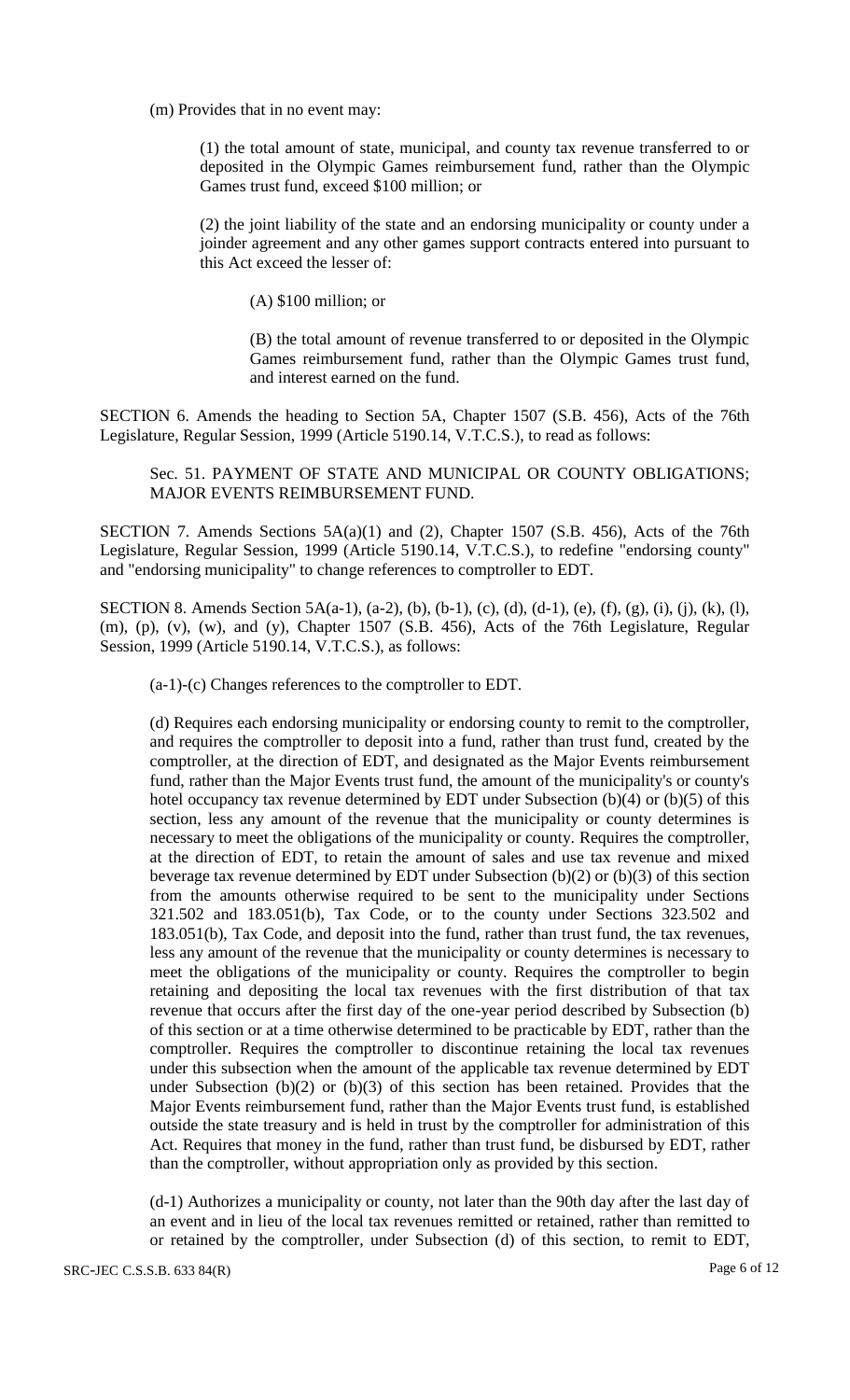rather than the comptroller, for deposit in the Major Events reimbursement fund, rather than the Major Events trust fund, other local funds in an amount equal to the total amount of local tax revenue determined by EDT under Subsections (b)(2) through (5) of this section. Provides that the amount deposited by EDT, rather than the comptroller, into the Major Events reimbursement fund, rather than the Major Events trust fund, under this subsection is subject to Subsection (f) of this section.

(e) Changes reference to the comptroller to EDT, and changes references to the Major Events trust fund to the Major Events reimbursement fund.

(f) Requires the comptroller, at the direction of EDT, to transfer, rather than deposit, into the Major Events reimbursement fund, rather than the Major Events trust fund, a portion of the state tax revenue not to exceed the amount determined by EDT under Subsection (b)(1) of this section in an amount equal to 6.25 times the amount of the local tax revenue retained or remitted under this section, including local sales and use tax revenue, mixed beverage tax revenue, hotel occupancy tax revenue, and surcharge and user fee revenue.

(g) Changes a reference to the Major Events trust fund to the Major Events reimbursement fund.

(i)-(k) Changes references to the comptroller to EDT, and changes references to the Major Events trust fund to the Major Events reimbursement fund.

(l) Requires that the obligation, if a disbursement is made from the Major Events reimbursement fund, rather than the Major Events trust fund, under Subsection (k) of this section, be satisfied proportionately from the state and local revenue in the fund, rather than trust fund.

(m) Changes a reference to the comptroller to EDT. Changes a reference to the trust fund to the fund.

(p) and (v) Changes a reference to the comptroller to EDT.

(w) Requires EDT, rather than the comptroller, using existing resources, not later than 10 months after the last day of an event eligible for disbursements from the Major Events reimbursement fund, rather than the Major Events trust fund, for costs associated with the event, to complete a study in the market area of the event on the measurable economic impact directly attributable to the preparation for and presentation of the event and related activities. Requires EDT, rather than the comptroller, to post on EDT's, rather than the comptroller's, Internet website:

(1) Makes a conforming change;

(2) the amount of incremental increase in tax receipts for the event determined by EDT under Subsection (b) of this section;

(3) Makes no change to this subdivision;

(4) and (5) Makes a conforming change.

(y) Changes references to comptroller to EDT, and changes a reference to the Major Events trust fund to the Major Events reimbursement fund.

SECTION 9. Amends the heading to Section 5B, Chapter 1507 (S.B. 456), Acts of the 76th Legislature, Regular Session, 1999 (Article 5190.14, V.T.C.S.), to read as follows:

Sec. 5B. GUARANTEE OF STATE AND MUNICIPAL OR COUNTY OBLIGATIONS; MOTOR SPORTS RACING REIMBURSEMENT FUND.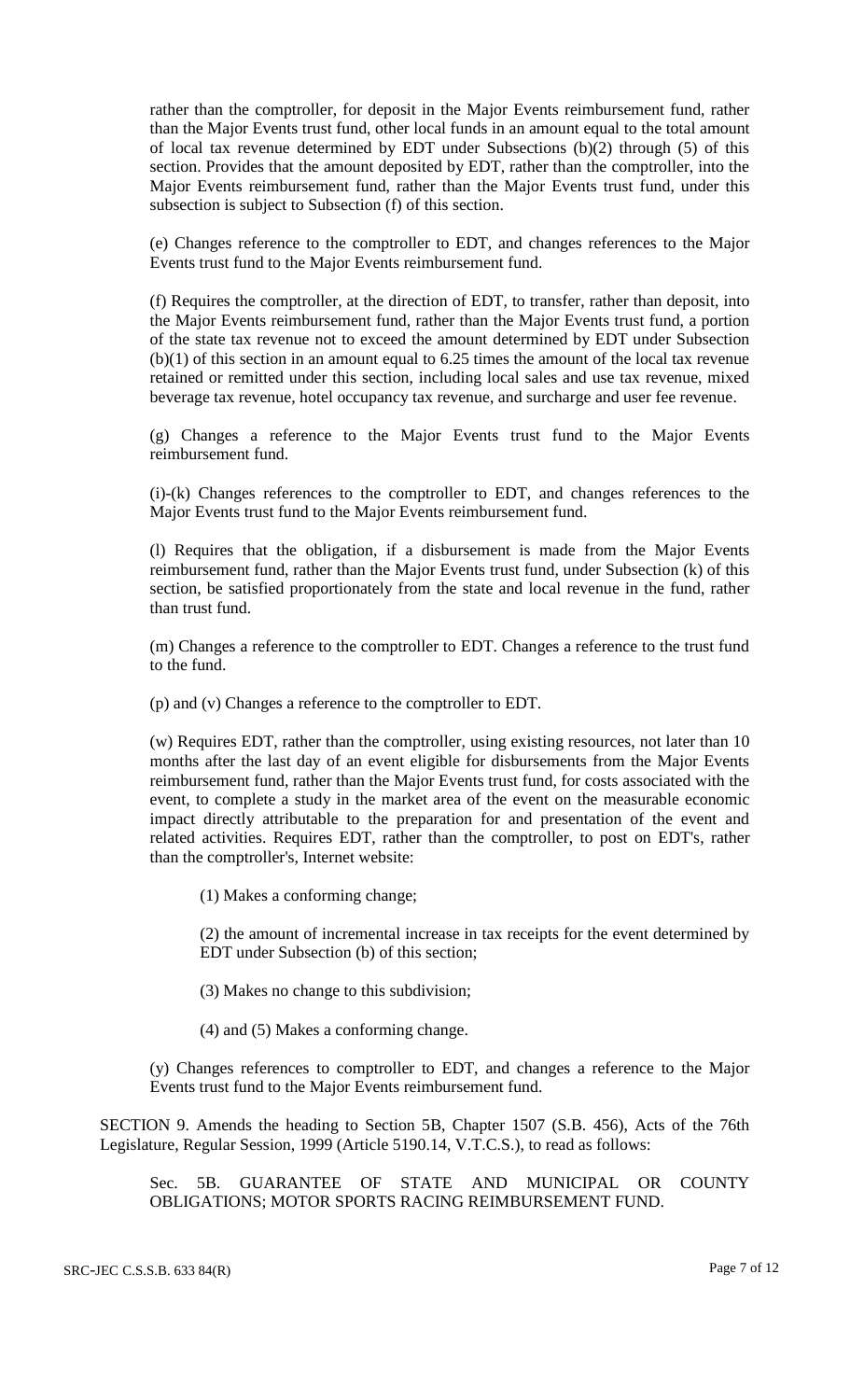SECTION 10. Amends Sections 5B(b), (c), (d), (e), (f), (g), (h), (i), (j), (k), (l), (m), and (o), Chapter 1507 (S.B. 456), Acts of the 76th Legislature, Regular Session, 1999 (Article 5190.14, V.T.C.S.), as follows:

(b) and (c) Changes references to comptroller to EDT.

(d) Requires each endorsing municipality or endorsing county to remit to the comptroller and requires the comptroller to deposit into a fund, rather than trust fund, created by the comptroller, at the direction of EDT, and designated as the Motor Sports Racing reimbursement fund, rather than the Motor Sports Racing trust fund, for the particular event the amount of the municipality's or county's hotel occupancy tax revenue determined by EDT under Subsection (b)(4) or (b)(5) of this section, less any amount of the revenue that the municipality or county determines is necessary to meet the obligations of the municipality or county. Requires the comptroller, at the direction of EDT, to retain the amount of sales and use tax revenue and mixed beverage tax revenue determined by EDT under Subsection (b)(2) or (b)(3) of this section from the amounts otherwise required to be sent to the municipality under Sections 321.502 and 183.051(b), Tax Code, or to the county under Sections 323.502 and 183.051(b), Tax Code, and deposit into the fund, rather than trust fund, the tax revenues, less any amount of the revenue that the municipality or county determines is necessary to meet the obligations of the municipality or county. Requires the comptroller to begin retaining and depositing the local tax revenues with the first distribution of that tax revenue that occurs after the first day of the 30-day period described by Subsection (b) of this section. Requires the comptroller to discontinue retaining the local tax revenues under this subsection when the amount of the applicable tax revenue determined under Subsection (b)(2) or (3) of this section has been retained. Provides that the Motor Sports Racing reimbursement fund, rather than the Motor Sports Racing trust fund, is established outside the state treasury and is held in trust by the comptroller for administration of this section. Requires that money in the fund, rather than trust fund, be disbursed by EDT, rather than the comptroller, without appropriation only as provided by this section.

(e) Changes a reference to the Motor Sports Racing trust fund to the Motor Sports Racing reimbursement fund. Makes no further change to this subsection.

(f) Requires the comptroller, at the direction of EDT, to transfer, rather than deposit, a portion of the state tax revenue determined by EDT under Subsection (b)(1) of this section in an amount equal to 6.25 times the amount of the local sales and use tax revenue and mixed beverage tax revenue retained and the hotel occupancy tax revenue remitted by an endorsing municipality or endorsing county under Subsection (d) of this section.

(g) Authorizes an endorsing municipality or endorsing county to provide that the notes be paid from and secured by amounts on deposit or amounts to be transferred or deposited into the Motor Sports Racing reimbursement fund, rather than the Motor Sports Racing trust fund, or surcharges from user fees, including parking or ticket fees, charged in connection with the racing event. Makes no further change to this subsection.

(h) Changes a reference to the funds to the money, and changes a reference to the Motor Sports Racing trust fund to the Motor Sports Racing reimbursement fund.

(i) Changes references to comptroller to EDT.

(j) Requires EDT to provide an estimate not later than three months before the date of a motor sports racing event of the total amount of tax revenue that would be transferred to or deposited in the Motor Sport Racing reimbursement fund, rather than the Motor Sports Racing trust fund, under this section in connection with that racing event, if the racing event were to be held in this state at a site selected pursuant to an application by a local organizing committee, endorsing municipality, or endorsing county. Makes conforming changes.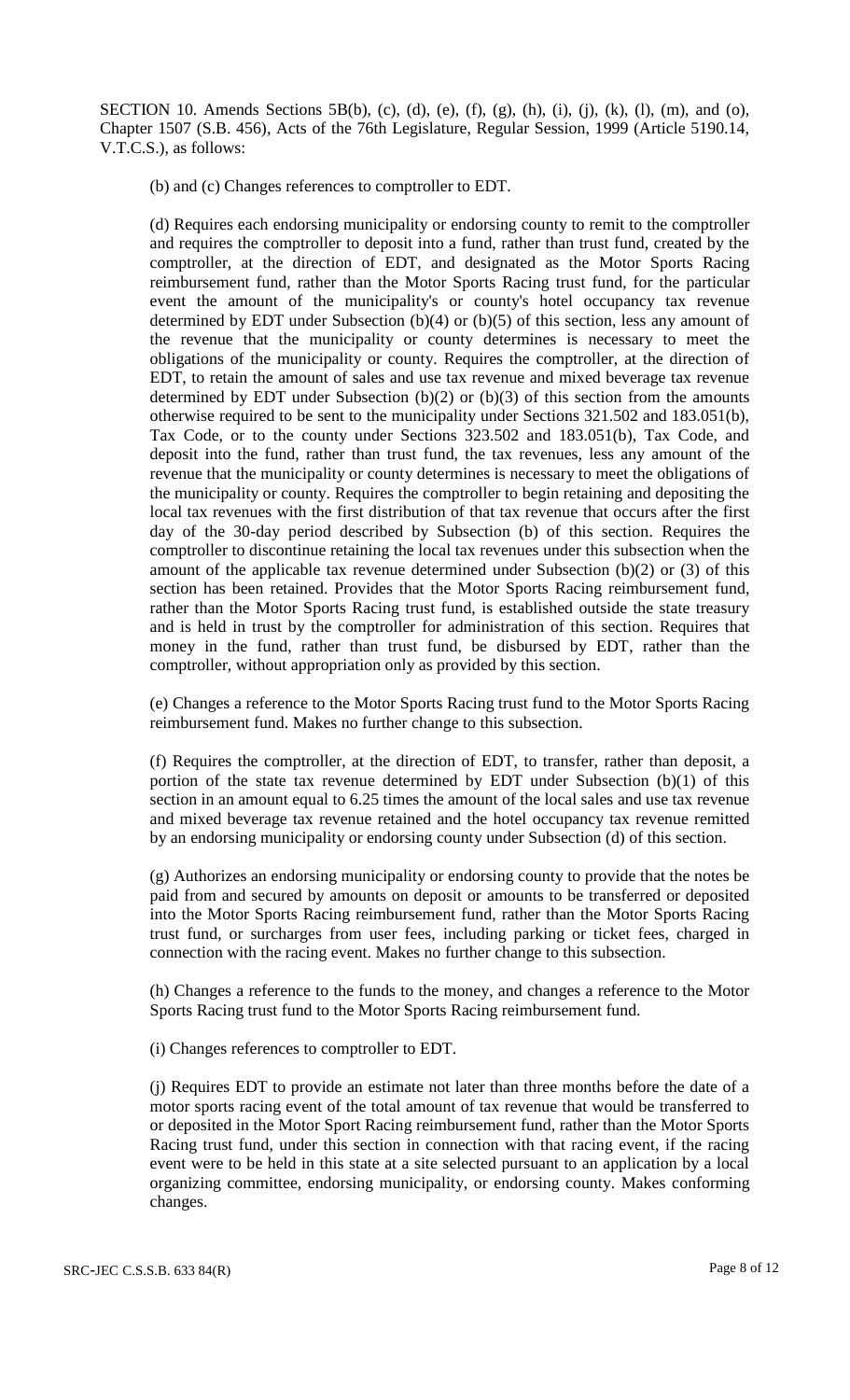(k) Changes references to comptroller to EDT. Changes a reference to the Motor Sports Racing trust fund to the Motor Sports reimbursement fund. Changes a reference to the trust fund to the fund.

(l) Requires that the obligation, if a disbursement is made from the Motor Sports Racing reimbursement fund, rather than the Motor Sports Racing trust fund, under Subsection (k) of this section, be satisfied proportionately from the state and local revenue in the fund, rather than trust fund.

(m) Changes a reference to comptroller to EDT, and changes a reference to the trust fund to the fund.

(o) Changes a reference to comptroller to EDT.

SECTION 11. Amends the heading to Section 5C, Chapter 1507 (S.B. 456), Acts of the 76th Legislature, Regular Session, 1999 (Article 5190.14, V.T.C.S.), to read as follows:

Sec. 5C. EVENTS REIMBURSEMENT FUND FOR CERTAIN MUNICIPALITIES AND COUNTIES.

SECTION 12. Amends Sections 5C(b), (b-1), (c), (c-1), (d), (d-1), (e), (f), (g), (h), (i), (j), (k), (k-1), (k-2), (l), (m), (o), (p), (q), (r), and (t), Chapter 1507 (S.B. 456), Acts of the 76th Legislature, Regular Session, 1999 (Article 5190.14, V.T.C.S.), as follows:

(b)-(c-1) Changes references to the comptroller to EDT.

(d) Requires each endorsing municipality or endorsing county to remit to the comptroller and requires the comptroller to deposit into a fund, rather than a trust fund, created by the comptroller, at the direction of EDT, and designated as the Events reimbursement fund, rather than the Events trust fund, the amount of the municipality's or county's hotel occupancy tax revenue determined by EDT under Subsection (b)(4) or (5) of this section, less any amount of the revenue that the municipality or county determines is necessary to meet the obligations of the municipality or county. Requires the comptroller, at the direction of EDT, to retain the amount of sales and use tax revenue and mixed beverage tax revenue determined by EDT under Subsection (b)(2) or (3) of this section from the amounts otherwise required to be sent to the municipality under Sections 321.502 and 183.051(b), Tax Code, or to the county under Sections 323.502 and 183.051(b), Tax Code, and deposit into the fund, rather than trust fund, the tax revenues, less any amount of the revenue that the municipality or county determines is necessary to meet the obligations of the municipality or county. Requires the comptroller to begin retaining and depositing the local tax revenues with the first distribution of that tax revenue that occurs after the first day of the period described by Subsection (b) of this section or at a time otherwise determined to be practicable by EDT, rather than the comptroller. Requires the comptroller to discontinue retaining the local tax revenues under this subsection when the amount of the applicable tax revenue determined by EDT under Subsection (b)(2) or (3) of this section has been retained. Provides that the Events reimbursement fund, rather than the Events trust fund, is established outside the state treasury and is held in trust by the comptroller for administration of this section. Requires money in the fund, rather than trust fund, be disbursed by EDT without appropriation only as provided by this section. Changes references to the comptroller to EDT.

(d-1) Authorizes a municipality or county, not later than the 90th day after the last day of an event and in lieu of the local tax revenues remitted or retained under Subsection (d) of this section, to remit to EDT for deposit in the Events reimbursement fund, rather than the Events trust fund, other local funds in an amount equal to the total amount of local tax revenue determined by EDT under Subsections (b)(2) through (5) of this section. Provides that the amount deposited by EDT into the Events reimbursement fund, rather than the Events trust fund, under this section is subject to Subsection (f) of this section. Changes references to the comptroller to EDT.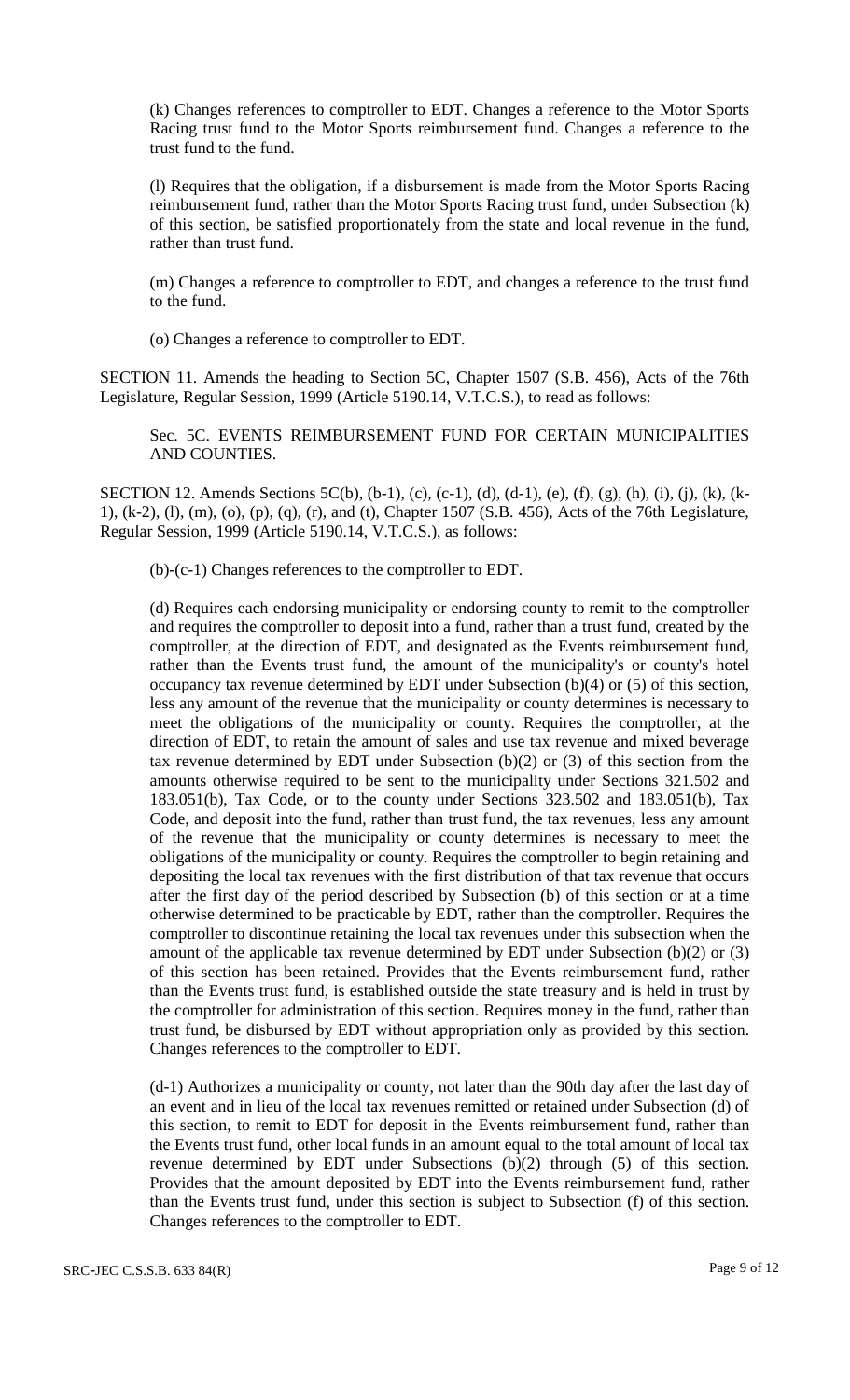(e) Changes references to the Events trust fund to the Events reimbursement fund, and changes a reference to comptroller to EDT.

(f) Requires the comptroller, at the direction of EDT, to transfer, rather than deposit, into the Events reimbursement fund, rather than the Events trust fund, a portion of the state tax revenue not to exceed the amount determined by EDT under Subsection (b)(1) of this section in an amount equal to 6.25 times the amount of the local tax revenue retained or remitted under this section, including local sales and use tax revenue, mixed beverage tax revenue, hotel occupancy tax revenue, and surcharge and user fee revenue.

(g) Authorizes an endorsing municipality or endorsing county to provide that the notes be paid from and secured by amounts on deposit or amounts to be transferred or deposited into the Events reimbursement fund, rather than the Events trust fund, or surcharges from user fees, including parking or ticket fees, charged in connection with the event. Makes no further change to this subsection.

(h) Changes reference to the Events trust fund to the Events reimbursement fund.

(i) Changes references to comptroller to EDT.

(j) Requires EDT, rather than the comptroller, to provide an estimate not later than three months before the date of an event of the total amount of tax revenue that would be transferred into or deposited in the Events reimbursement fund, rather than the Events trust fund, under this section in connection with that event, if the event were to be held in this state at a site selected pursuant to an application by a local organizing committee, endorsing municipality, or endorsing county. Requires EDT, rather than the comptroller, to provide the estimate on request to a local organizing committee, endorsing municipality, or endorsing county. Authorizes a local organizing committee, endorsing municipality, or endorsing county to submit EDT's, rather than the comptroller's, estimate to a site selection organization.

(k) Changes references to comptroller to EDT. Changes a reference to the Events trust fund to the Events reimbursement fund, and changes references to trust fund to fund.

(k-1) Changes a reference to comptroller to EDT.

(k-2) Changes a reference to the trust fund to the fund.

(l) Changes a reference to the Events trust fund to the Events reimbursement fund, and changes a reference to the trust fund to the fund.

(m) Changes a reference to comptroller to EDT, and changes a reference to the Events trust fund to the Events reimbursement fund.

(o) Changes a reference to comptroller to EDT.

(p) Authorizes EDT, rather than the comptroller, to adopt rules necessary to implement this section.

(q) Changes a reference to comptroller to EDT.

(r) Changes references to comptroller to EDT.

(t) Changes references to comptroller to EDT, and changes a reference to the Events trust fund to the Events reimbursement fund. Requires EDT by rule, rather than the comptroller, to define "significantly lower" for purposes of this subsection and provide the manner in which a disbursement may be proportionately reduced.

SECTION 13. Amends Section 6(a) and (b), Chapter 1507 (S.B. 456), Acts of the 76th Legislature, Regular Session, 1999 (Article 5190.14, V.T.C.S.), as follows: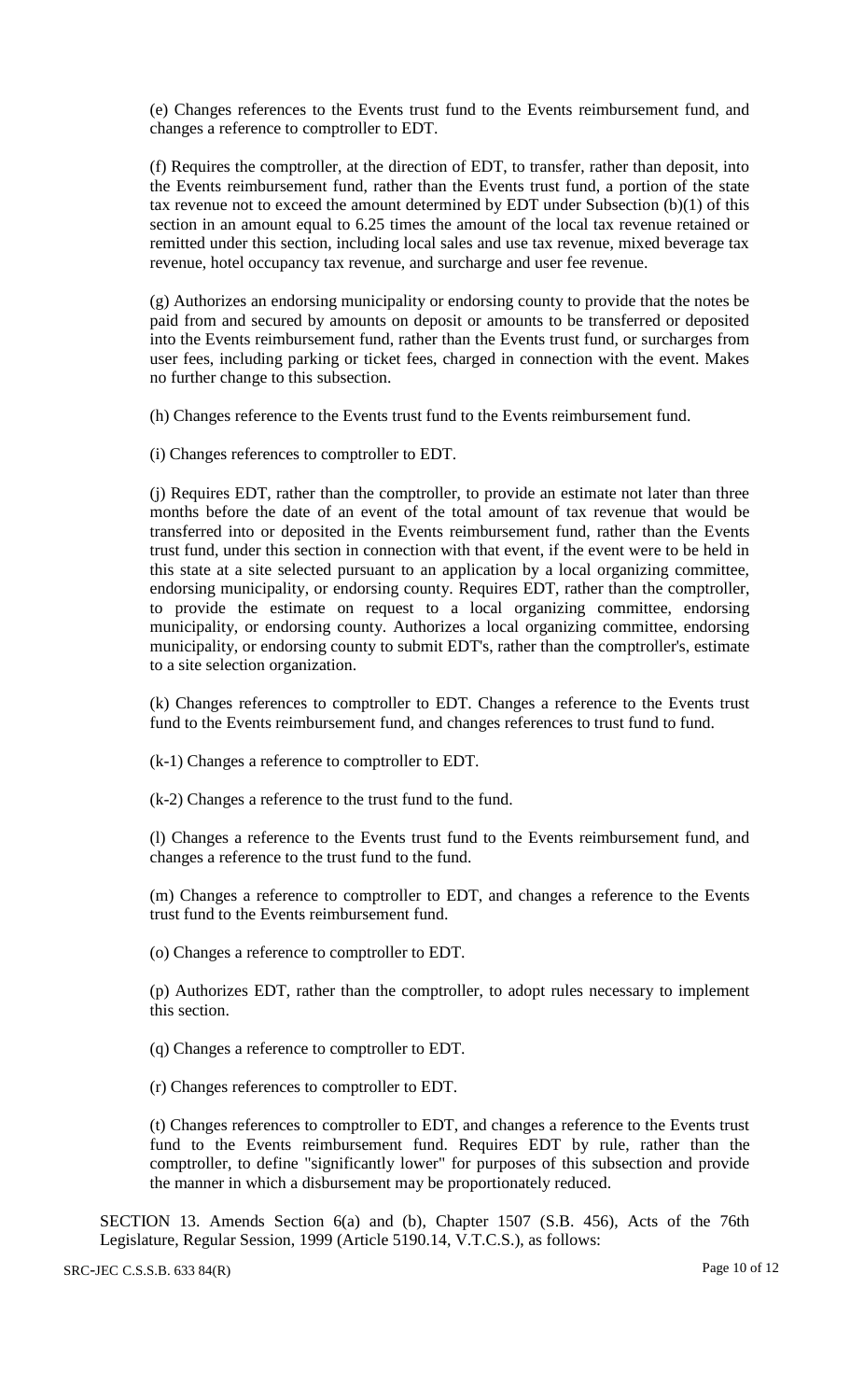(a) Changes a reference to the Olympic Games trust fund to the Olympic Games reimbursement fund.

(b) Provides that if an endorsing municipality or endorsing county is required to hold an election under this section and the contribution of a portion of the municipality's or county's sales and use taxes to the Olympic Games reimbursement fund, rather than the Olympic Games trust fund, under Section 5 of this Act is not approved by a majority of the voters voting in the election:

(1) the comptroller is prohibited from establishing the Olympic Games reimbursement fund, rather than the Olympic Games trust fund, under Section 5 of this Act, from retaining the municipality's or county's tax revenue under Section 5(d) of this Act from amounts otherwise required to be sent to that municipality or county, and from transferring, rather than depositing, any state tax revenue into the trust fund;

(2) Changes a reference to comptroller to EDT; and

(3) Makes no change to this subdivision.

SECTION 14. Amends Section 7(f), Chapter 1507 (S.B. 456), Acts of the 76th Legislature, Regular Session, 1999 (Article 5190.14, V.T.C.S.), to change references to trust fund to reimbursement fund.

SECTION 15. Repealer: Section 5C(s) (relating to rulemaking authority expressly granted to the comptroller for the implementation of the Events trust fund), Chapter 1507 (S.B. 456), Acts of the 76th Legislature, Regular Session, 1999 (Article 5190.14, V.T.C.S.).

Repealer: Chapter 398 (Measures to Support Municipal and County Special Events), Local Government Code.

SECTION 16. Requires the office of the governor and the comptroller, as soon as is practicable after the effective date of this Act, but not later than September 10, 2015, to develop and adopt a memorandum of understanding that:

(1) identifies in detail the applicable powers and duties of the comptroller that are being transferred to the office of the governor as a result of this Act; and

(2) establishes a plan for the identification and transfer of records, property, and unspent appropriations of the comptroller that are used for purposes of managing the funds transferred to the office of the governor.

SECTION 17. (a) Provides that, not later than September 10, 2015:

(1) the administration of the Pan American Games reimbursement fund, Olympic Games reimbursement fund, Major Events reimbursement fund, Motor Sports Racing reimbursement fund, and Events reimbursement fund for sporting and non-sporting events is required to be transferred from the comptroller to EDT.

(2) all rules, forms, policies, procedures, or decisions of the comptroller that are related to the Pan American Games reimbursement fund, Olympic Games reimbursement fund, Major Events reimbursement fund, Motor Sports Racing reimbursement fund, and Events reimbursement fund for sporting and nonsporting events are continued in effect as rules, forms, policies, procedures, or decisions of the economic development and tourism division, office of the governor, until superseded by a rule or other appropriate act of EDT; and

(3) a reference in law or administrative rule to the comptroller relating to the decisions for and administration of the Pan American Games reimbursement fund,